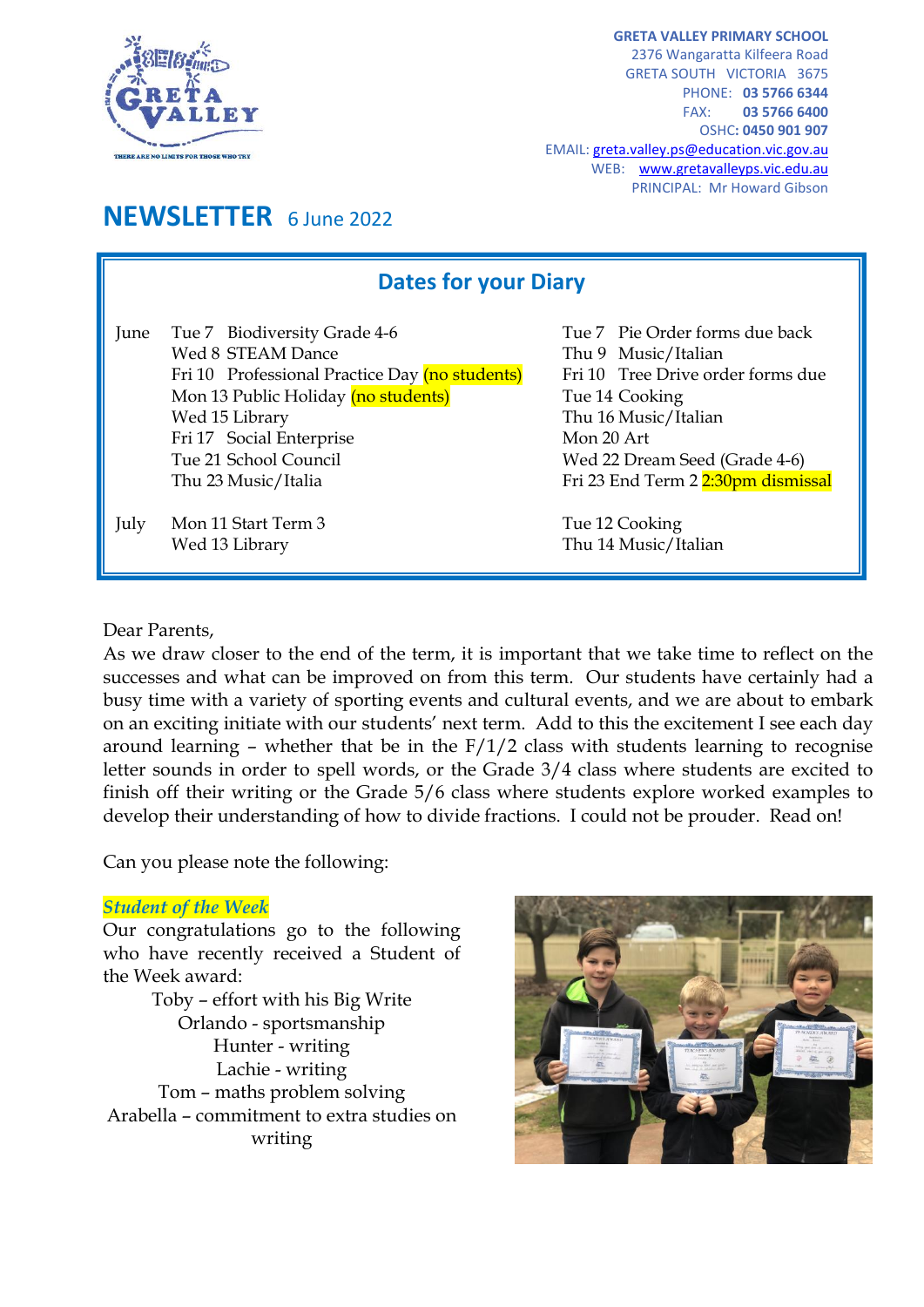

#### *Social Enterprise*

Over the last six years once a term we have embarked on a term of learning in small groups around a given topic. These groups have incorporated students from across year levels. This has always been an engaging time for our students as they learn new skills – particularly around having to learn to work together.

This year we are incorporating a new element into the program – Social Enterprise. This will be a practical, student led experience that develops citizenship and enterprise capabilities. We hope to bring students, teachers, local entrepreneurs, and the community together to develop skills, build confidence and make a positive social impact.

Our first session will be an introduction for all our students which will be on Friday 17 June. Watch this space!

#### *Professional Practice Day*

A reminder that there will be no school this Friday as we are having our Professional Practice Day to write reports.

#### *Public Holiday*

Monday 13 June is a Public Holiday for the Queen's Birthday. As such there will be no school on this day. Enjoy your extra long long weekend!

## *Athletics*

What a fantastic day we all had recently at our annual Cluster Athletics Day. We were so proud of our students and their efforts, with so many personal bests and awards. Well done to EVERY child. Congratulations to the following as well:

> *Prep/6 Year Old Sophie 1st Maddie 2nd Orlando 2nd*

*7 Year old Toby 1st Ned 2nd Archie 3rd and good sportsman award*

> *8 Year old Tom 1st Ted 2nd Lewis 3rd*

*9 Year old Elsie 2nd Oscar 3rd Lachie 3rd Lucas 3rd Lily R – good sportsperson award*

*10 Year old Alex 1st Shannon 2nd Georgie 2nd Hunter 3rd Sally – good sportsperson award*

*11 Year old Josh 1st Arabella 1st Ilka 2nd Murphy 3rd Max – good sportsperson award*

> *12 Year old Mitch 1st Tom 3rd Shelby 3rd*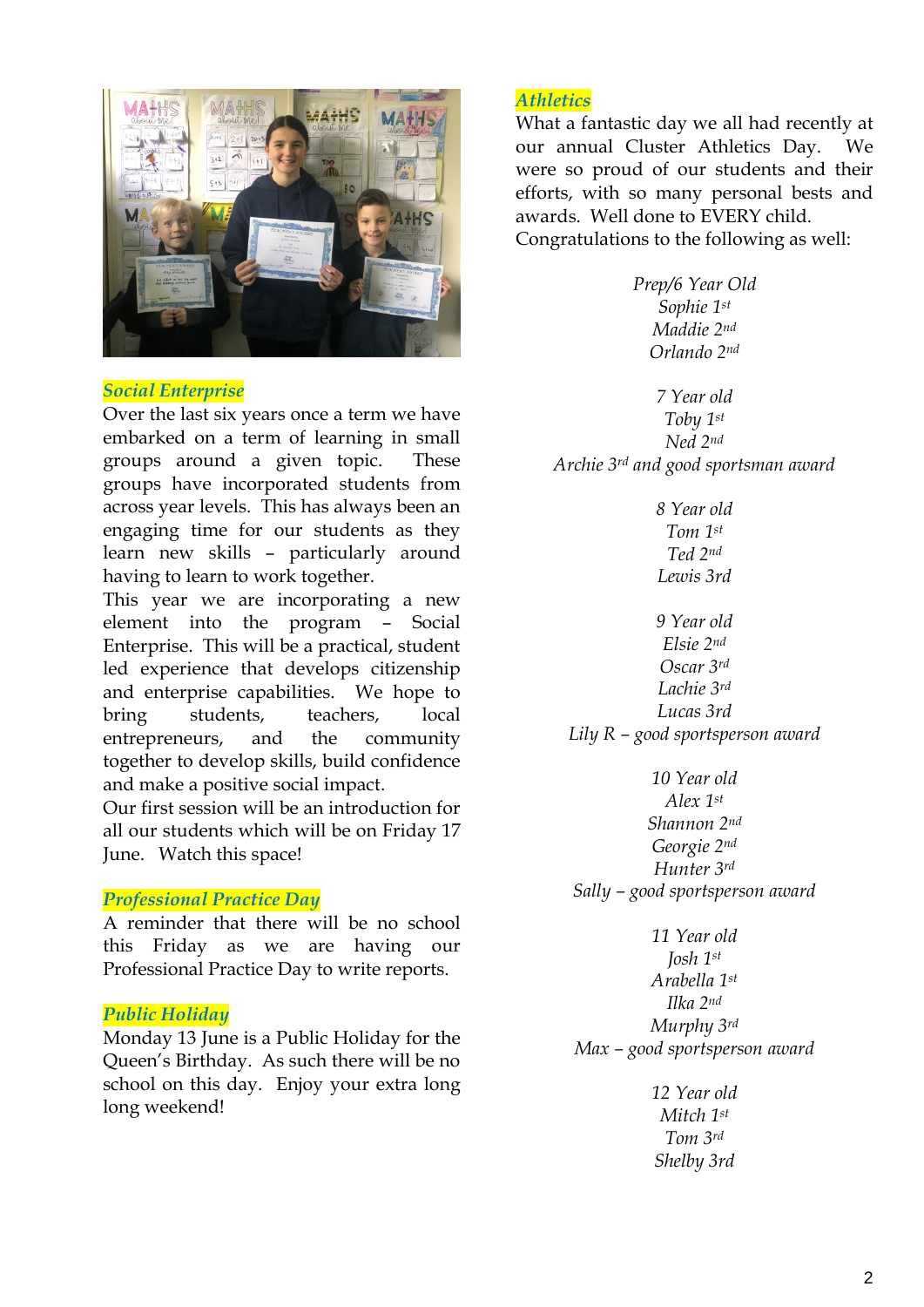

A huge thank you to all the families who sent along a slice or biscuits that we sold on the day. Thanks also to the parents who ran the stall for a shift … or two. And finally, a special thank you to Kasey Flanigan and Kate Shepherd for coordinating and organising the day. We made a profit of around \$650 which is terrific. This will all go back to supporting your child's education.

Lastly, does this container belong to you? It was left behind after the athletics. Please contact Tanya if it belongs to you.



## *Cross Country*

We had five students enter the district cross country run last Friday. An amazing effort was shown by them all, either running 2Km or 3Km depending on their age group. Well done to these five students. A special mention to Alex who came first and Arabella who came 5th in their respective age groups – they will now go on to compete at the Regional Cross Country shortly.

# *Biodiversity Excursion*

Our Grade 4/5/6 students will be heading to Myrrhee school tomorrow to join with them for a session on biodiversity. This is part of an Arts based grant that we as a cluster have received from the Rural City of Wangaratta. No hot lunches tomorrow for these kids please.

## *Dream Seed Workshop*

On Wednesday 22 June our Grade 5/6 class will be joining with the Myrrhee kids for a session entitled Dream Seed.

The workshop aims to enable young rural Victorians to overcome barriers to education, aspiration, and participation. Students will be provided the opportunity to discuss and share their aspirations with their peers; and connect this to the importance of community and values.

This is encompassed in our core values of aspiration, resilience and connection.

Again, no hot lunches this day for these students please.

#### *Pie Drive*

*A reminder that we need the pie drive order forms back tomorrow. The money for the orders can be direct deposited to the school bank account or you can send it with the order form.*

*It won't be long until you get to enjoy the delicious melting taste in your mouth of the meat and fruit pies.*

*We will be picking the pies up around the 23rd June and they will be ready for you to pick up around then. We will be in contact.*

*Thank you for buying pies for a good cause!*

*Sincerely*

*Kate Grade 6 Pie Drive Publicity Manager*